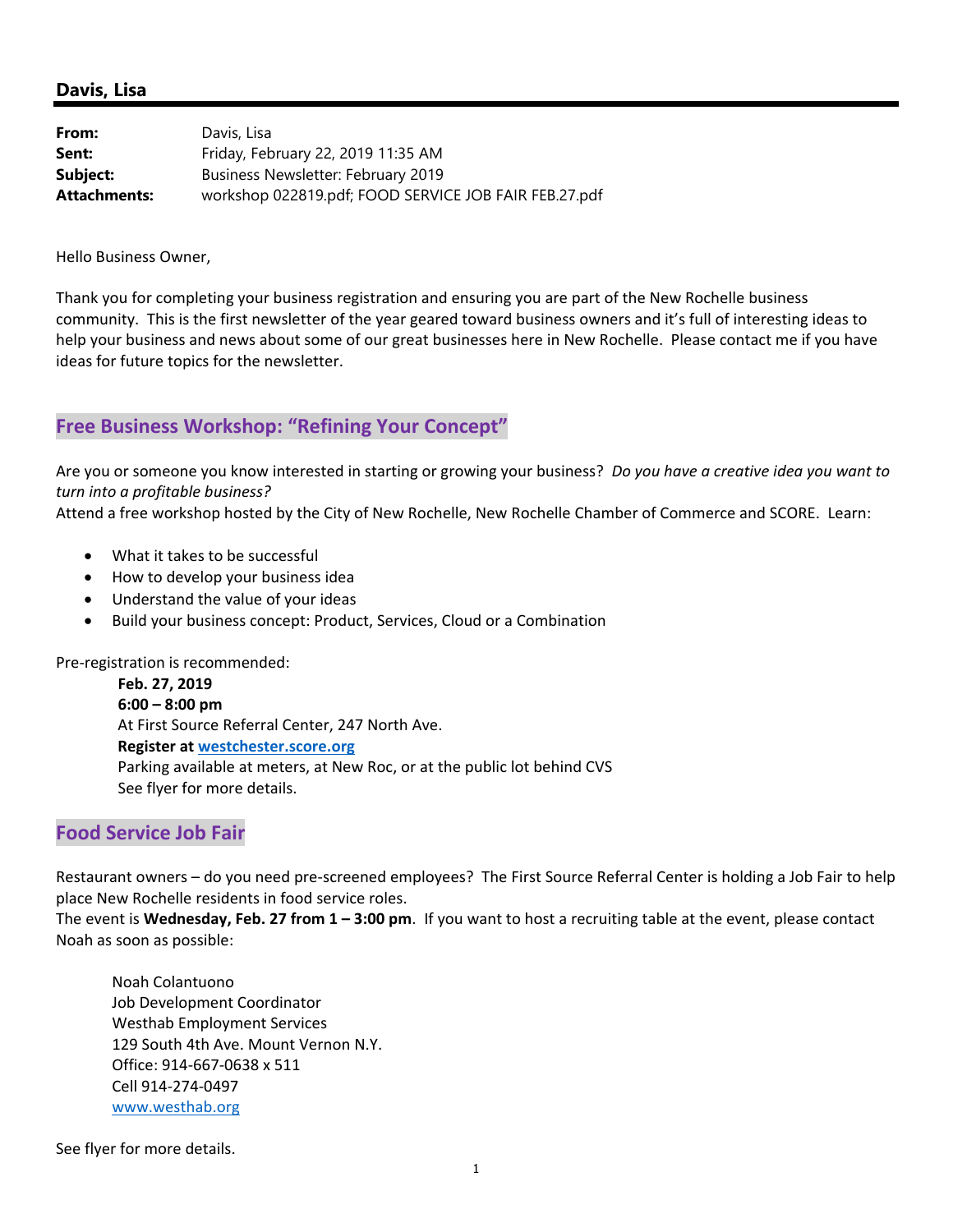"First Source Referral Center (FSRC) is a free resource available to New Rochelle business owners to help connect businesses to qualified job seekers for available employment opportunities. FSRC can help streamline the interview process for you; help with prescreening qualified candidates and narrow the candidate pool to identify the very best candidates for your opportunities."

#### **Earned Sick Leave Law**

In Nov. 2018, Westchester County, NY became the latest jurisdiction to enact a law providing eligible employees with paid leave for their own medical needs, those of a family member, or other covered reasons. The Ordinance will take effect on March 30, 2019 and applies to all businesses in Westchester County.

Employees of an employer with five or more employees shall be entitled to earn and use up to 40 hours of paid sick time in a year, unless the employer selects a higher limit. Paid sick time shall be compensated at the same hourly rate as the employee normally earns during hours worked, but in no case shall this hourly amount be less than that provided under Section 652(1) of the Labor Law of New York. Employees of an employer with fewer than five employees shall be entitled to earn and use up to 40 hours of unpaid sick time in a year. In determining the number of employees performing work for an employer pursuant to this subdivision, all employees performing work for compensation on a full-time, part-time or temporary basis shall be counted, provided that where the number of employees who work for an employer per week fluctuates, the number of employees for the current calendar year may be based upon the average number of employees who worked per week during the preceding calendar year.

#### **See Westchester County Code for full information**

### **Retail Opportunities**

#### **Several of the properties under development in New Rochelle are now leasing their retail space. Please contact the marketing agents if you are interested:**

- **587 Main St.:** RM Friedland is marketing 14,000 sq. ft of retail space (divisible) on the Main St. and Huguenot St. sides of this 28 story mixed use building which will include the "black box theater." Contact Katelin Van Voorhis at 914.968.8500 x313, kvanvoorhis@rmfriedland.com
- **165 Huguenot St:** The Printhouse, an apartment building set open early next year in downtown New Rochelle, is seeking retailers for about 3,000 square feet of space. Commercial real estate brokerage Cushman & Wakefield announced that it has been named excusing leasing agent for the ground‐floor retail space at 71‐unit apartment building at 165 Huguenot St.

#### **Businesses in the News**

**Joey's Cannoli** now open on Division St:https://www.lohud.com/story/life/food/restaurants/2019/02/19/joeys‐ cannoli‐espresso‐bar‐opens‐new‐rochelle/2903941002/

**Pop's Espresso Bar** in Westchester Magazine: **http://www.westchestermagazine.com/Blogs/Eat‐Drink‐Post/February‐ 2019/8‐Brunches‐Were‐Drooling‐Over‐On‐Instagram‐Right‐Now/**

**Maria, Fratelli Pizza, Pop's Espresso** in Westchester Magazine: **Two Brothers Run Three Booming Businesses — All on One Block**

**Pizzeria La Rosa** in **http://www.westchestermagazine.com/Westchester‐Magazine/February‐2019/Westchester‐Top‐ 10‐New‐Restaurants/**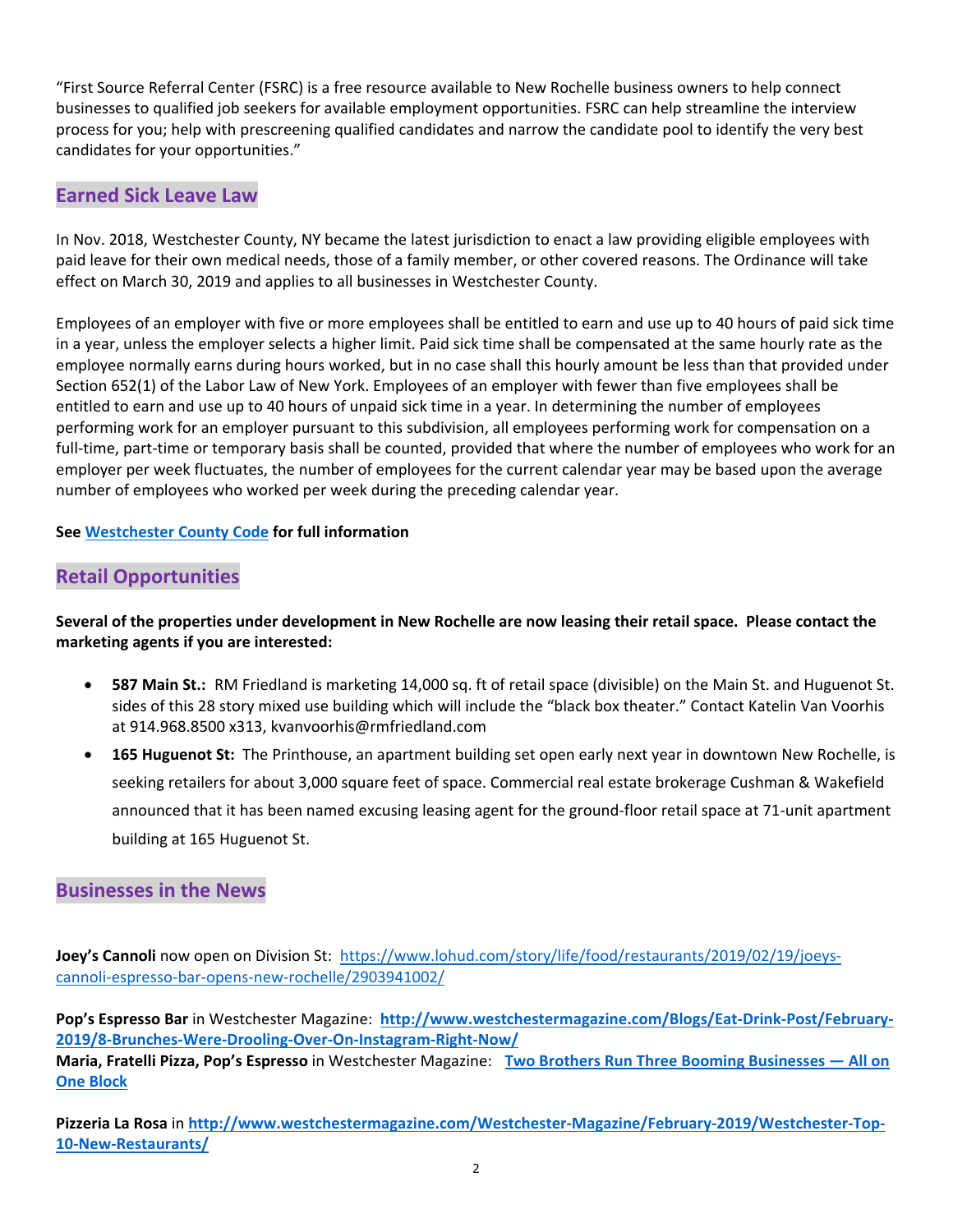**Juicy Chicken in Fave foods of January: Hand‐cut doughnuts, over‐the‐top Bloody Mary, watch the video** 

**The Rock Club** and **A‐Game Sports** in Westchester Magazine's: **Here's What to Do with Your Kids During Presidents' Week** 

**OpenTable Diner's Choice awards** for 2019

- **Alvin & Friends**: "one of the best around" as a "Hot Spot" and "Vibrant Bar Scene."
- **NoMa Social**: "Hot Spot"
- **Magno's Grill**: "Best Food"
- **Sage Café:** "Great for Lunch"
- **La Casona:** "Kid Friendly"
- **Escape Latino:** "Late Night Find"
- **Vento Bistro:** "Contemporary Italian"

Sincerely,

Lisa Davis Business Ambassador City of New Rochelle 914‐654‐2189

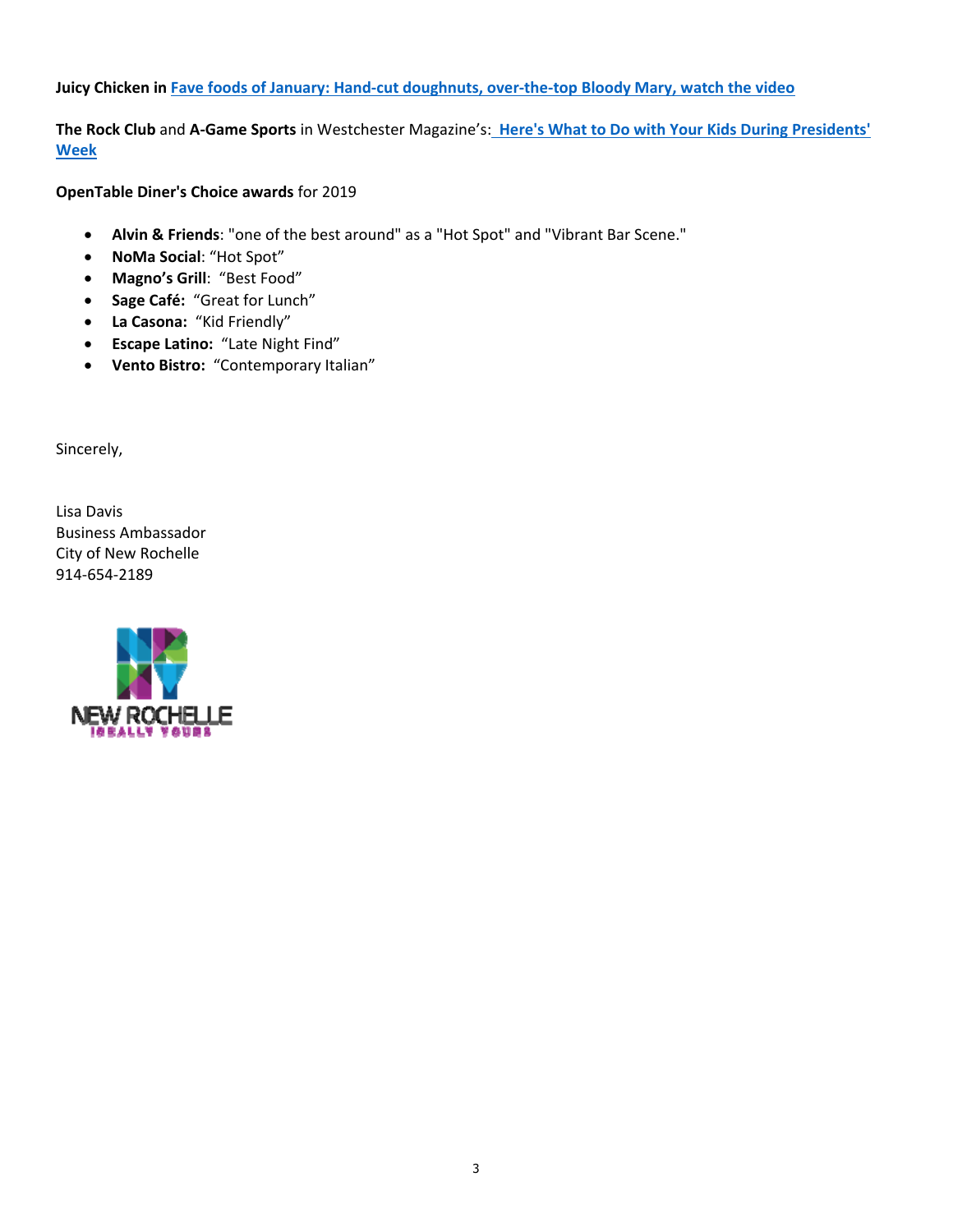

Refining

Your

Concept



## **AN INTERACTIVE WORKSHOP PRESENTED BY** THE NEW ROCHELLE CHAMBER OF COMMERCE AND THE CITY OF NEW ROCHELLE

Do you have a creative idea you want to turn into a profitable business?

### Natasha Roukos **SCORE Westchester co-chair & Former IBM Exec**

**Will Review:** 

- What it takes to be successful
- · Develop your business idea
- · Understand the value of your ideas
- · Build your business concept: Product, **Services, Cloud or Combination**

# **Thursday, February 28th 6-8 PM First Source Referral Center** 247 North Ave, New Rochelle

Register at westchester.score.org  $(914)948 - 3907$